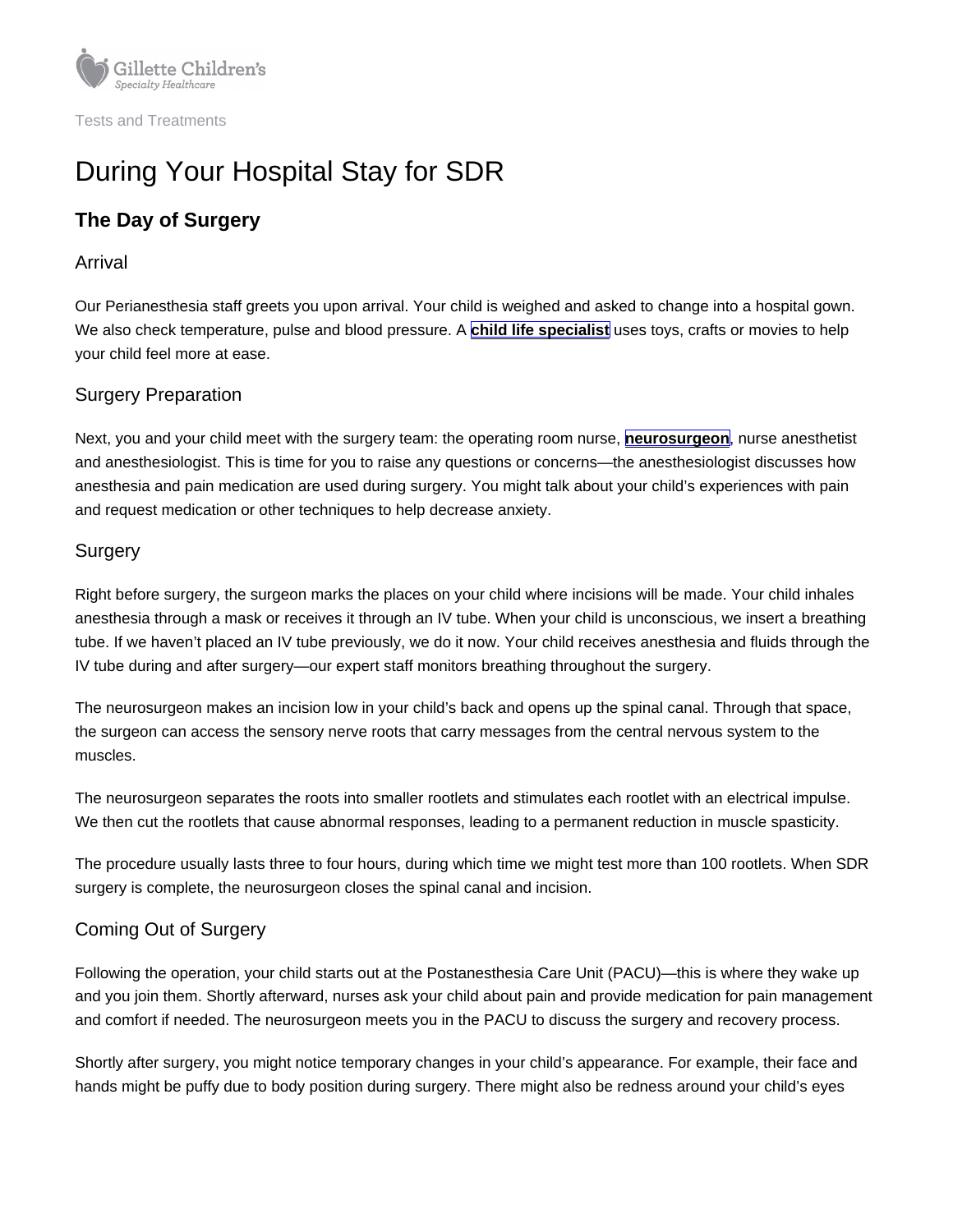and lips. That's because we often place protective tape over the eyes and around the mouth to keep the breathing tube in place.

#### After Surgery

After the PACU, your child likely moves to the Rehabilitation Unit. During the first hours here, a nurse frequently checks blood pressure, pulse, temperature and breathing. We also check circulation in the arms and legs.

We give pain medicines and fluids through an IV tube. We also use a monitor to track vital signs. If at any time your child's heart rate or breathing rate changes significantly, an alarm will sound.

## First Three Days After Surgery

Most kids spend about three days in a hospital bed recovering from SDR surgery. Initially, pain medication and nourishment are administered through an IV. A catheter drains urine from the bladder. Nurses closely monitor patients to ensure safety and comfort. Later, nurses play an important role in helping patients practice what they learn during rehabilitation therapy.

One parent or adult caregiver can stay in a patient's hospital room at night. You're welcome to bring your child's favorite foods to eat during the hospital stay.

Showers, laundry machines and a refrigerator are available for family members to use. You can access a variety of [amenities](https://www.gillettechildrens.org/your-visit/during-your-visit-or-hospital-stay/st-paul-campus-amenities-and-activities) —including the Ronald McDonald Family Room®— during your stay at Gillette.

#### Inpatient Rehabilitation After Surgery

Pediatric [rehabilitation medicine physicians](https://www.gillettechildrens.org/conditions-care/rehabilitation-services/rehabilitation-medicine) direct the rehabilitation plan, which begins about three days after surgery. The inpatient rehabilitation program usually lasts four to six weeks, but the length of time can vary depending on your child and family's circumstances. Shortly after surgery, your child's rehabilitation team can provide an estimate of how long the rehabilitation stay will last.

[Physical therapists](https://www.gillettechildrens.org/conditions-care/physical-therapy) work with your child on basic skills, such as head and trunk control. Later skills include crawling, standing and walking. Slowly building on skills is vital. If your child performs advanced activities too soon, they risk reverting to the abnormal movement patterns they used before surgery.

[Occupational therapy](https://www.gillettechildrens.org/conditions-care/occupational-therapy) helps your child learn new techniques for getting dressed after SDR surgery. Patients also work on mobility and balance during occupational therapy to help them return to regular activities. Therapeutic [recreation](https://www.gillettechildrens.org/conditions-care/therapeutic-recreation) services help patients learn and practice skills using activities like sports or games.

In addition to undergoing comprehensive rehabilitation therapy during your child's hospital stay, you'll have access to a full range of child and family support services and to collaborative medical, surgical, rehabilitation and assistive technology specialists.

Your child might receive services from:

- [Child life](https://www.gillettechildrens.org/conditions-care/child-life)
- [Music therapy.](https://www.gillettechildrens.org/conditions-care/music-therapy)